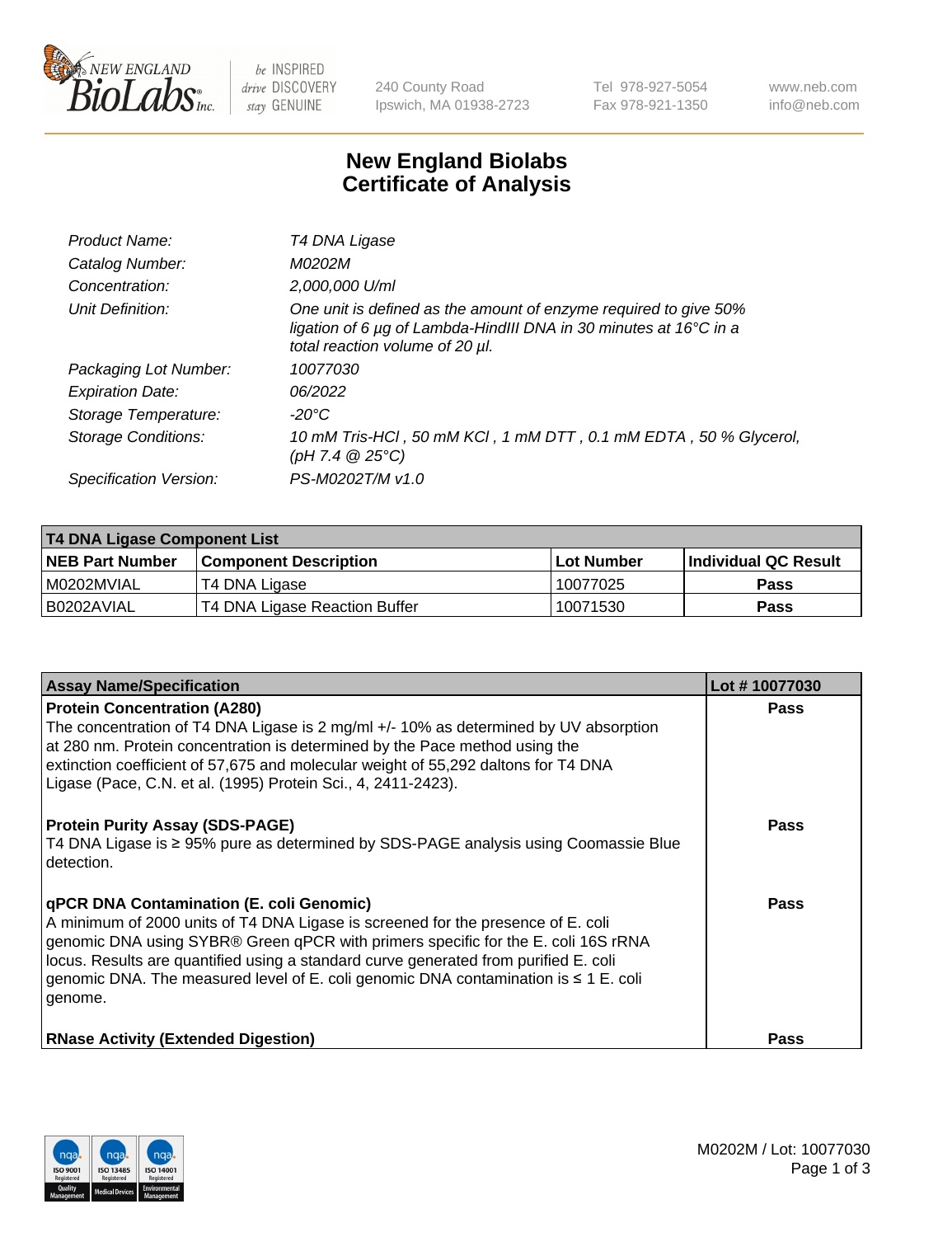

be INSPIRED drive DISCOVERY stay GENUINE

240 County Road Ipswich, MA 01938-2723 Tel 978-927-5054 Fax 978-921-1350

www.neb.com info@neb.com

| <b>Assay Name/Specification</b>                                                                                                                                                                                                                                                                                                                                      | Lot #10077030 |
|----------------------------------------------------------------------------------------------------------------------------------------------------------------------------------------------------------------------------------------------------------------------------------------------------------------------------------------------------------------------|---------------|
| A 10 µl reaction in NEBuffer 4 containing 40 ng of a 300 base single-stranded RNA<br>and a minimum of 1 µl of T4 DNA Ligase is incubated at 37°C. After incubation for 16<br>hours, >90% of the substrate RNA remains intact as determined by gel electrophoresis<br>using fluorescent detection.                                                                    |               |
| <b>Single Stranded DNase Activity (FAM-Labeled Oligo)</b><br>A 50 µl reaction in CutSmart® Buffer containing a 20 nM solution of a fluorescent<br>internal labeled oligonucleotide and a minimum of 10,000 units of T4 DNA Ligase<br>incubated for 16 hours at 37°C yields <5% degradation as determined by capillary<br>electrophoresis.                            | Pass          |
| <b>DNase Activity (Labeled Oligo, 3' extension)</b><br>A 50 µl reaction in CutSmart® Buffer containing a 20 nM solution of a fluorescent<br>labeled double-stranded oligonucleotide containing a 3' extension and a minimum of<br>10,000 units of T4 DNA Ligase incubated for 16 hours at 37°C yields <5% degradation<br>as determined by capillary electrophoresis. | <b>Pass</b>   |
| <b>DNase Activity (Labeled Oligo, 5' extension)</b><br>A 50 µl reaction in CutSmart® Buffer containing a 20 nM solution of a fluorescent<br>labeled double-stranded oligonucleotide containing a 5' extension and a minimum of<br>10,000 units of T4 DNA Ligase incubated for 16 hours at 37°C yields <5% degradation<br>as determined by capillary electrophoresis. | Pass          |
| Double Stranded DNase Activity (Labeled Oligo)<br>A 50 µl reaction in CutSmart® Buffer containing a 20 nM solution of a fluorescent<br>labeled double-stranded oligonucleotide containing a blunt end and a minimum of<br>10,000 units of T4 DNA Ligase incubated for 16 hours at 37°C yields <5% degradation<br>as determined by capillary electrophoresis.         | Pass          |
| <b>Endonuclease Activity (Nicking)</b><br>A 50 µl reaction in NEBuffer 1 containing 1 µg of supercoiled PhiX174 DNA and a<br>minimum of 2000 units of T4 DNA Ligase incubated for 4 hours at 37°C results in <10%<br>conversion to the nicked form as determined by agarose gel electrophoresis.                                                                     | <b>Pass</b>   |
| <b>Exonuclease Activity (Radioactivity Release)</b><br>A 50 µl reaction in NEBuffer 1 containing 1 µg of a mixture of single and<br>double-stranded [3H] E. coli DNA and a minimum of 2000 units of T4 DNA Ligase<br>incubated for 4 hours at 37°C releases <0.1% of the total radioactivity.                                                                        | Pass          |
| <b>Ligation and Recutting (Terminal Integrity, Digested DNA)</b><br>A 20 µl reaction in 1X T4 DNA Ligase Reaction Buffer containing 2 µg of Lambda<br>DNA-HindIII Digest and a minimum of 4000 units of T4 DNA Ligase incubated for 16<br>hours at 37°C results in >95% ligation of the DNA fragments as determined by agarose                                       | Pass          |